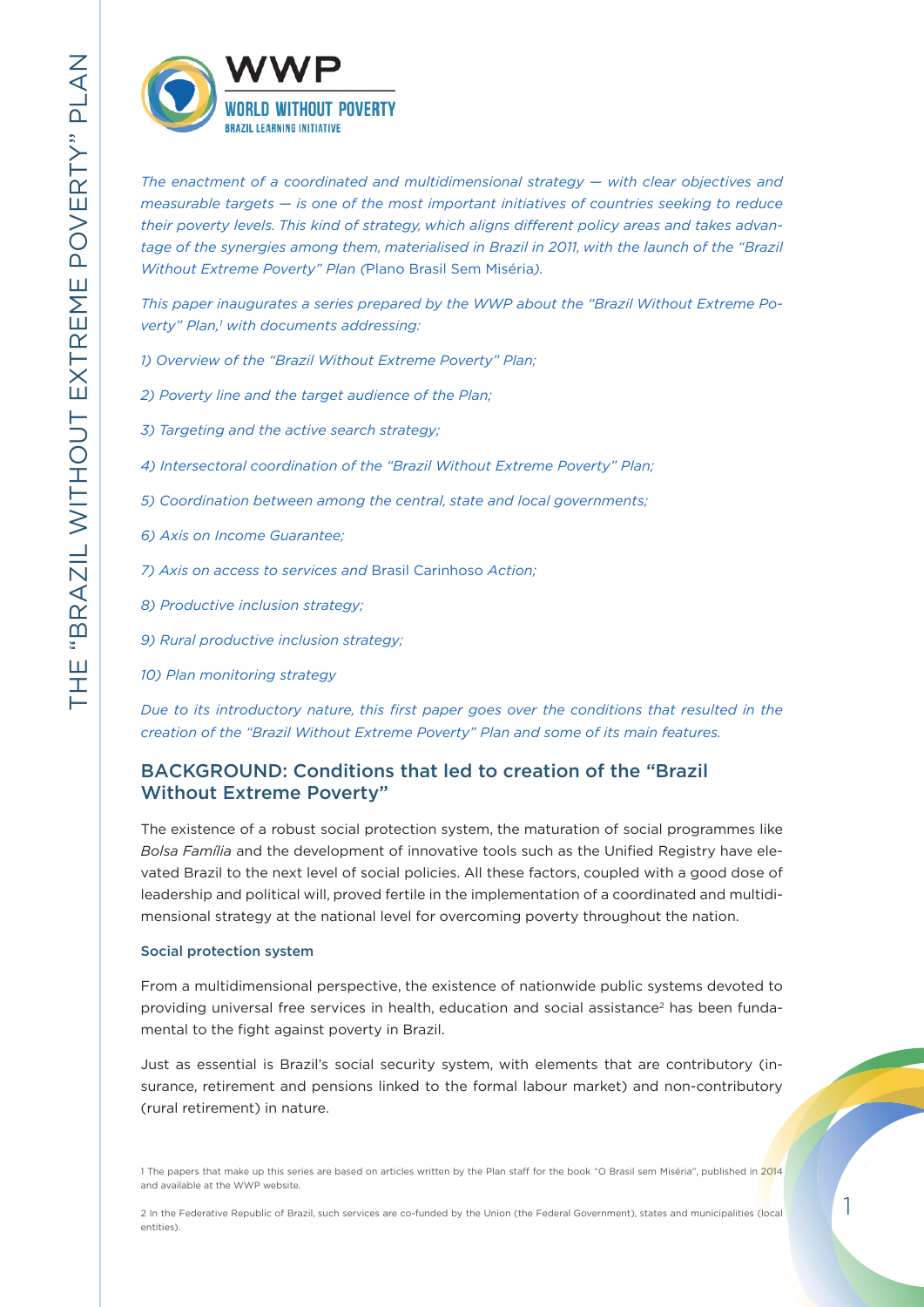This — coupled with social assistance benefits for people with disabilities and low-income seniors — comprises Brazil's comprehensive social protection system, involving social security, welfare and health.

| <b>Types of benefits</b> | Inactive*                                                                  | Active <sup>*</sup>                    |
|--------------------------|----------------------------------------------------------------------------|----------------------------------------|
| Contributory             | • Benefits for the elderly and the<br>disabled                             | Unemployment                           |
|                          | • Benefits for people suffering from<br>diseases or work-related accidents | Insurance                              |
| Non-contributory         | "Social assistance benefits<br>(the elderly and disabled)"                 | <b>Bolsa Família</b><br><b>Program</b> |

# **Coverage of social benefits**

(\*) Active or inactive in the labour market

# *Bolsa Família* Program and the Unified Registry

By the early twenty-first century, there were still people in Brazil who enjoyed no minimum income coverage and, to some extent faced difficulties in accessing universal healthcare and education systems. This group was made up of poor, working age adults — and, consequently, their children.

Since the inception of the *Bolsa Família* conditional cash transfer programme in 20033, the population hitherto unserved was gradually covered as the program expanded.

In addition to supplementing the income of participating families, the programme strengthens access to education and health services through conditionalities. This requires strong coordination among the areas of social assistance, education and health — not only at the federal level, but also in all Brazilian states and municipalities.

Given that it benefits from intersectoral and federal coordination, *Bolsa Família* was paradigmatic in the design and implementation of the "Brazil Without Extreme Poverty" *Plan*. In addition, the expansion of *Bolsa Família* boosted coverage and improved the technical foundations of the Unified Registry, the main tool for mapping poverty and identifying and selecting the beneficiaries of the Plan's actions.

# Political commitment and institutional nature

Last but not least, the implementation of such a bold large-scale strategy with national coverage like the "Brazil Without Extreme Poverty" Plan would not have been possible without significant political will. The firm determination of the president of the Republic<sup>4</sup> was essential not only in ensuring the involvement of all ministries, but also that of the states and municipalities, as well as civil society, the private sector and academia.

The "Brazil Without Extreme Poverty" Plan was created by presidential decree5. A secretariat was created within the Ministry of Social Development and Fight against Hunger to coordina-

3 The programme features monthly transfers to a simplified account with the mother as the account holder. Participating families commit to keeping their children in school and monitoring the health of children and pregnant women (as conditionalities).

4 This commitment made it into the Federal Government's slogan between 2011 and 2014: "A rich country is a country without poverty".

5 Decree No. 7,492 of June 2, 2011.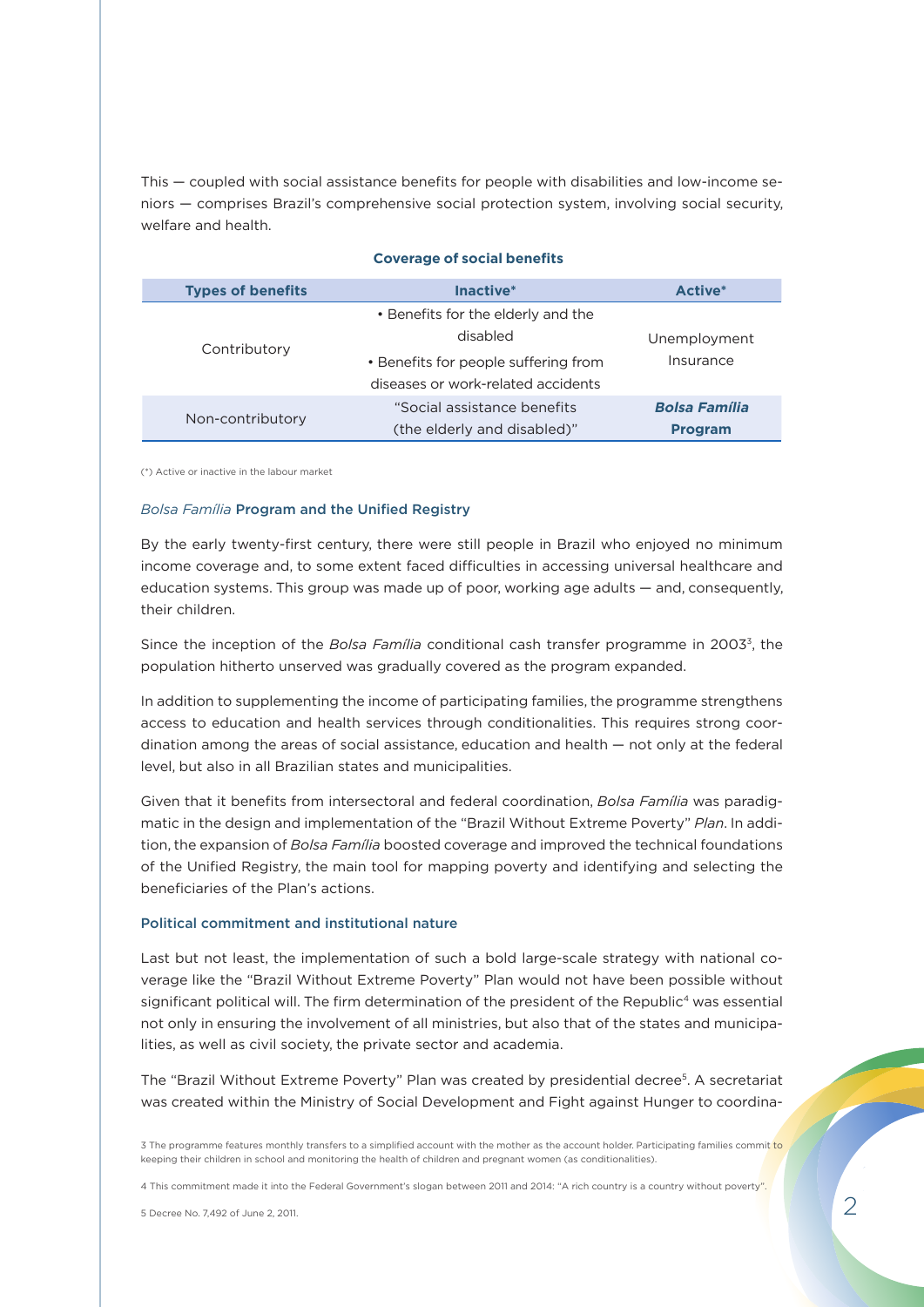te the Plan at the national level: the Extraordinary Secretariat for Overcoming Extreme Poverty. The primary target audience was the extremely poor population throughout the country, as defined by the poverty line set forth in the decree that gave rise to the Plan (the line is currently set at R\$ 77 per household member per month). The objective was to overcome extreme poverty in Brazil.

# CHARACTERISTICS OF THE "BRAZIL WITHOUT EXTREME POVERTY"

# Multidimensionality: the axes of the "Brazil Without Extreme Poverty"

Poverty is manifested in many ways that go beyond income insufficiency, including food and nutrition insecurity, low education and qualification, low insertion rates in the labour market, poor access to water, electricity, health and housing, among others. Overcoming extreme poverty requires intersectoral actions by the State.

As such, the "Brazil Without Extreme Poverty" Plan was configured in a multidimensional fashion around three main areas of activity. The first aims at ensuring a minimum and stable income for the Plan's target group. The second involves productive inclusion efforts, offering training, employment and income generation opportunities in rural and urban settings. The third aims to improve access to public services — especially education, health and social assistance — by directing the expansion of service networks to areas with higher extreme poverty levels. Several policies that make up the three axes are linked, thus amplifying their results.

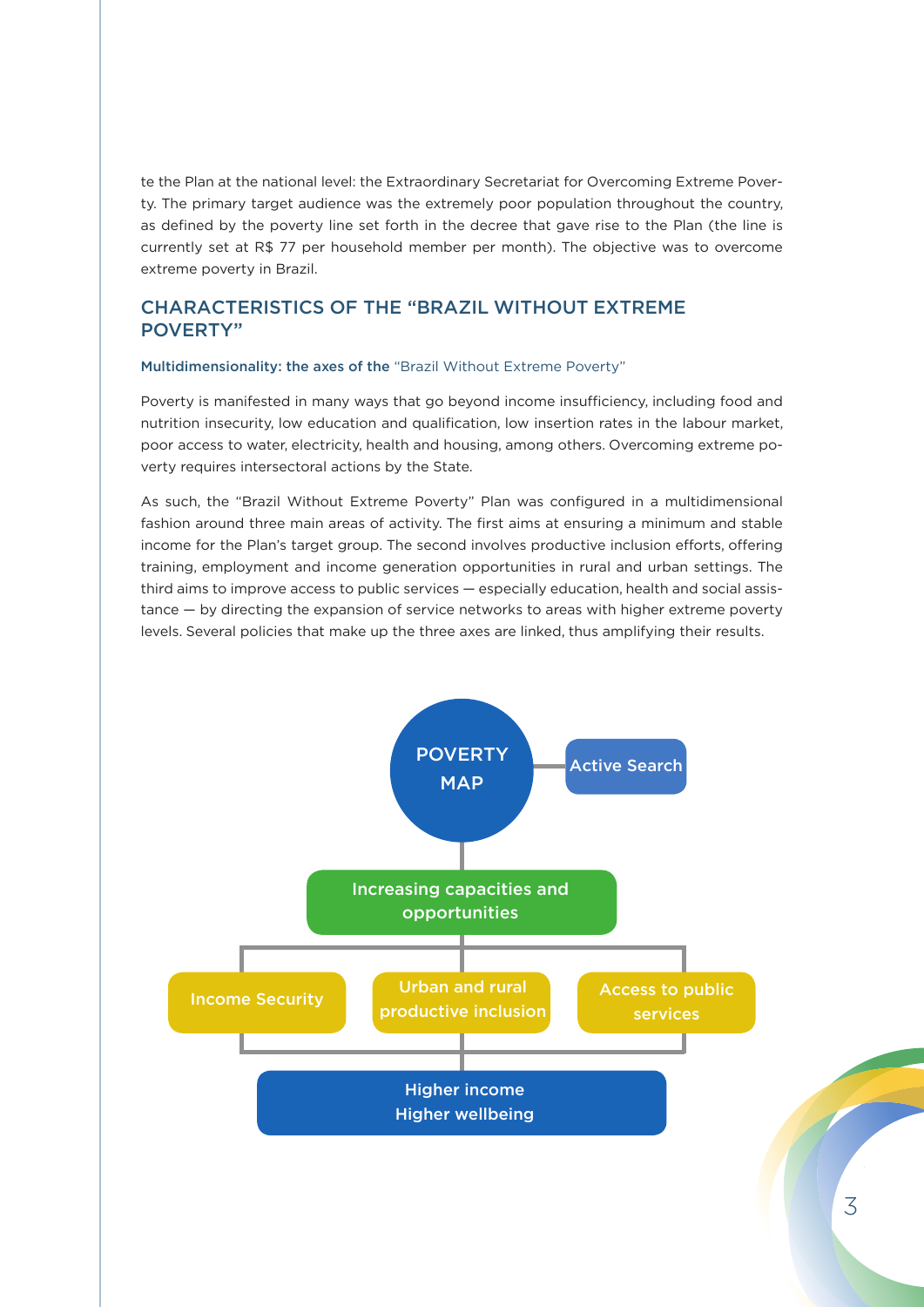The "Brazil Without Extreme Poverty" benefits from the joint work of 22 ministries and all states and municipalities<sup>6</sup> in executing the approximately 100 Plan actions  $-$  in several cases, through partnerships with the private and third sectors.

# Guidelines for the actions in the Plan

To rapidly lift millions of people out of extreme poverty throughout the country, most of the actions and programmes under the aegis of the "Brazil Without Extreme Poverty" Plan follow these strategic guidelines:

» Prioritise extremely poor individuals, ensuring that policies reach that portion of the population (without neglecting poor or low-income families vulnerable to extreme poverty);

» Consider the specificities of the poor population, which requires special care (to prevent them from being left out of services unsuitable to their reality);

» Large scale, considering the number of people in extreme poverty in Brazil at the beginning of the Plan;

» Nationwide coverage, but with regional highlights (taking into account the specificities of each region);

» A federative pact with formal adherence by all states and Plan actions in effect in each of the country's municipalities;

» Adoption of simple methods for executing and funding public policies (including direct execution by the Federal Government — as in the case of *Pronatec* - and fund to fund transfers for use by the municipalities — as in the case of Acessuas Trabalho and the day care centres under *Brasil Carinhoso*) to facilitate the work of states and municipalities and enable rapid implementation and effective results;

» Institution of clear targets, with intensive monitoring and follow up, allowing for possible course corrections and transparency of results to society for accountability purposes.

#### Inclusion of new and pre-existing programmes

The design of the "Brazil Without Extreme Poverty" was based on previously developed policies and tools and built upon successful experiences in reducing poverty, which were expanded, invigorated and coordinated with other actions. This is the case of *Bolsa Família*, the Unified Registry, *Mais Educação* Program and *Luz para Todos* Program. However, the Plan also introduced new programmes, as in the case of the boats and social assistance mobile teams, *Pronatec* vocational training courses, *Água para Todos* Program and *Bolsa Verde* Program7 .

# Active Search

To proactively reach out to the extremely poor - rather than waiting for them to turn to the government for benefits and services — the *"*Brazil Without Extreme Poverty*"* Plan instituted the "active search" strategy by means of the nationwide social service network. This was a major shift in Brazil's stance regarding the extremely poor.

6 There are 26 states plus the Federal District, and 5,570 municipalities.

7 To learn more about these programmes, see the papers in the series about the axes of the "Brazil Without Extreme Poverty" Plan.